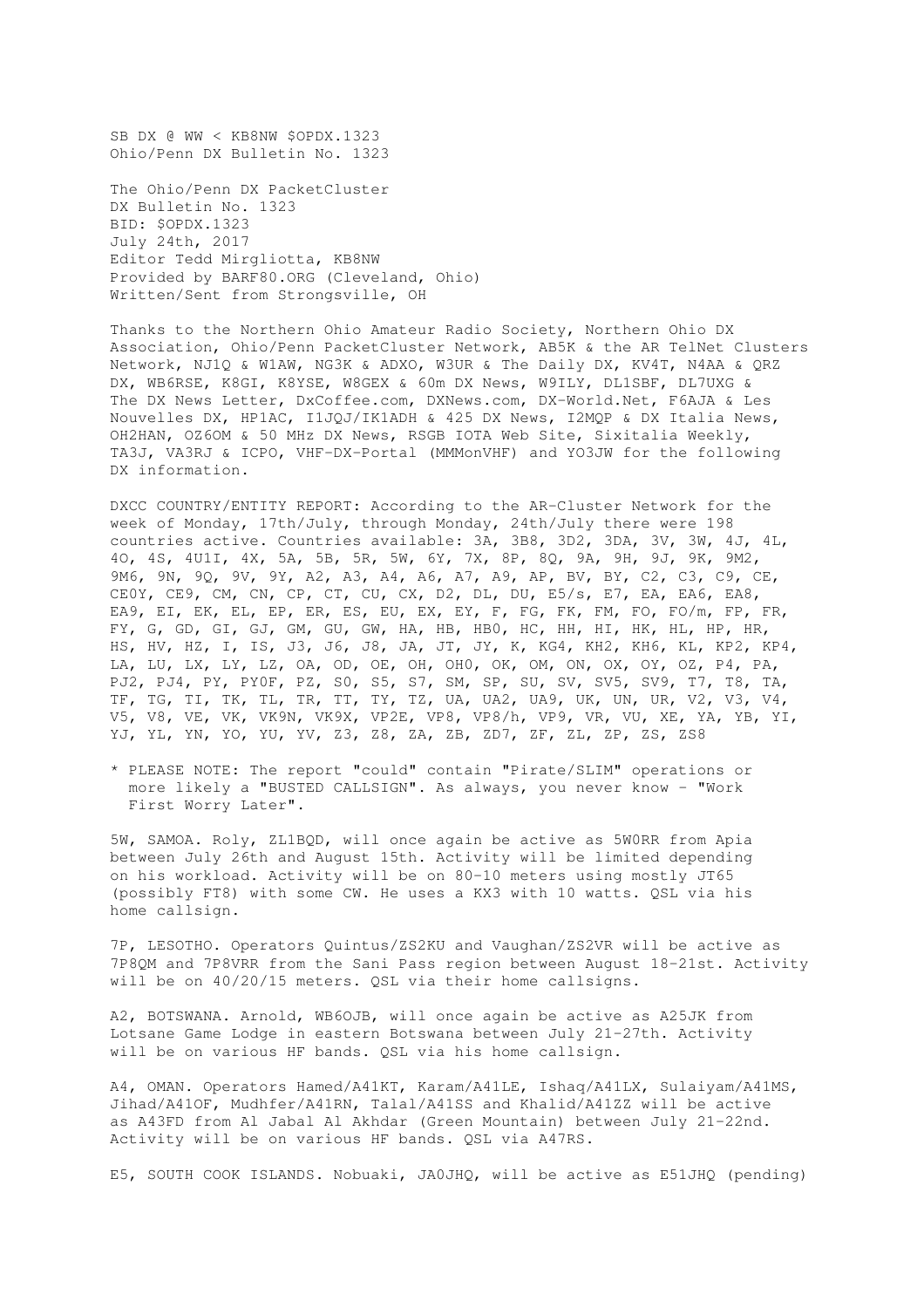from Rarotonga Islands (OC-013) between September 1-4th. Activity will mainly be during the All Asian DX SSB Contest (September 2-3rd). Operations outside of the contest will be on 80/40/20/15/10/6 meters using CW. QSL via his home callsign, direct, by the Bureau, LoTW or ClubLog. For more details and updates, see: https://pandasan.jimdo.com/s79nh

EA8, CANARY ISLANDS. Jose, EA8CNR, will be active during the RSGB IOTA Contest (July 29-30th) from Gran Canaria Island (AF-004, DIE S-005, WLOTA L 0969) as a Single-Op/All-Band/Low-Power entry. QSL via his home callsign, direct, LoTW or eQSL.

EA8, CANARY ISLANDS. Marco, EA8AQV, will be active during the RSGB IOTA Contest (July 29-30th) from Gran Canaria Island (AF-004, DIE S-005, WLOTA L 0969) as a Single-Op/All-Band/Low-Power entry. QSL via his home callsign, direct or eQSL. NO BUREAU.

GREEN PARTY AND WWFF ACTIVITIES....... GxFF National Parks Week -- July 24-30th; There will be awards, more info later on the Web page listed below 9AFF-0029 -- By 9A2NA; operators 9A2MF and 9A5RBJ; July 24th EAFF-0081 -- By EA1/DL2DXA/p; July 24th; 0900-1200z VKFF-0607 -- By VK2JNG/P; July 24-25th; Somerton Coordinated Conservation Area; 7144 kHz SSB; 11:00am; this is a N/P, not a conser vation area YLFF-155 -- By YL/LA9TKA; July 25th-August 1st; Latvia summer cottage; active on SSB only and 20/40/80m; <www.la9tka.com> VKFF-0585 -- By VK2JNG/P; July 25th; 0300-0700z; Dowe Coordinated Conservation Area; 7144 kHz SSB; this is a N/P, not a conservation area ONFF-0648 -- By ON5SWA/P; July 25th; 0630-1230z; NEW ONE; Rosdel Mene Jordaan VKFF-1171 -- By VK2JNG/P; July 25-26th; Hobden Hill Coordinated Conser vation Area; 7144 kHz SSB; this is a N/P, not a conser vation area VKFF-1397 -- By VK2JNG/P; July 26th; Wondoba Coordinated Conservation Area; 7144 kHz SSB; weather permitting VKFF-0475 -- By VK5HSX/4; July 26-27th; Tamborine National Park; 7144 kHz SSB; from Knoll Lookout, 14244 kHz later ONFF-0270 -- By ON5SWA/P; July 27th; 0630-1230z; Grande Fontaine in JO20XF (6690 Vielsalm); 1230-1330z ON/ON-026 Mont d' Henri-Capelle VKFF-1879 -- By VK3FPHG; July 28th; 0400-0700z; Canadian Regional Park; 7090 kHz SSB, may QSY to 7144 kHz GFF-XXXX -- By M/DD2CW and M/ON6LY; July 28th-August 3rd VKFF-0612 -- By VK2JNG/P; July 28-29th; Warialda National Park; 7144 kHz SSB; weather permitting KFF-2950 -- By AF4O; July 29-31st; Henry Horton State Park in Tennessee. Multi purpose trip so operating times depending on when he gets a chance; update posts on <dxsummit.fi>; he will also be doing Flight of the Bumblebees QRP event on Sunday VKFF-1387 -- By VK2JNG/P; July 29th; 0300-0700z; Warialda Coordinated Conservation Area; 7144 kHz SSB; weather permitting VKFF-0030 -- By VK2JNG/P; July 29th; 0300-0700z; Bendidee National Park; 7144 kHz SSB; starting noon or a bit earlier, WX permitting ONFF-0649 -- By ON5SWA/P; July 29th 0630-1030z; NEW ONE; Pomperik- Dorpsbeemden VKFF-0580 -- By VK2JNG/P; July 29-30th; Bullala Coordinated Conservation Area; 7144 kHz SSB; this is a N/P, NOT a conservation area For more information about WWFF upcoming operations, see:

http://wwff.co/agenda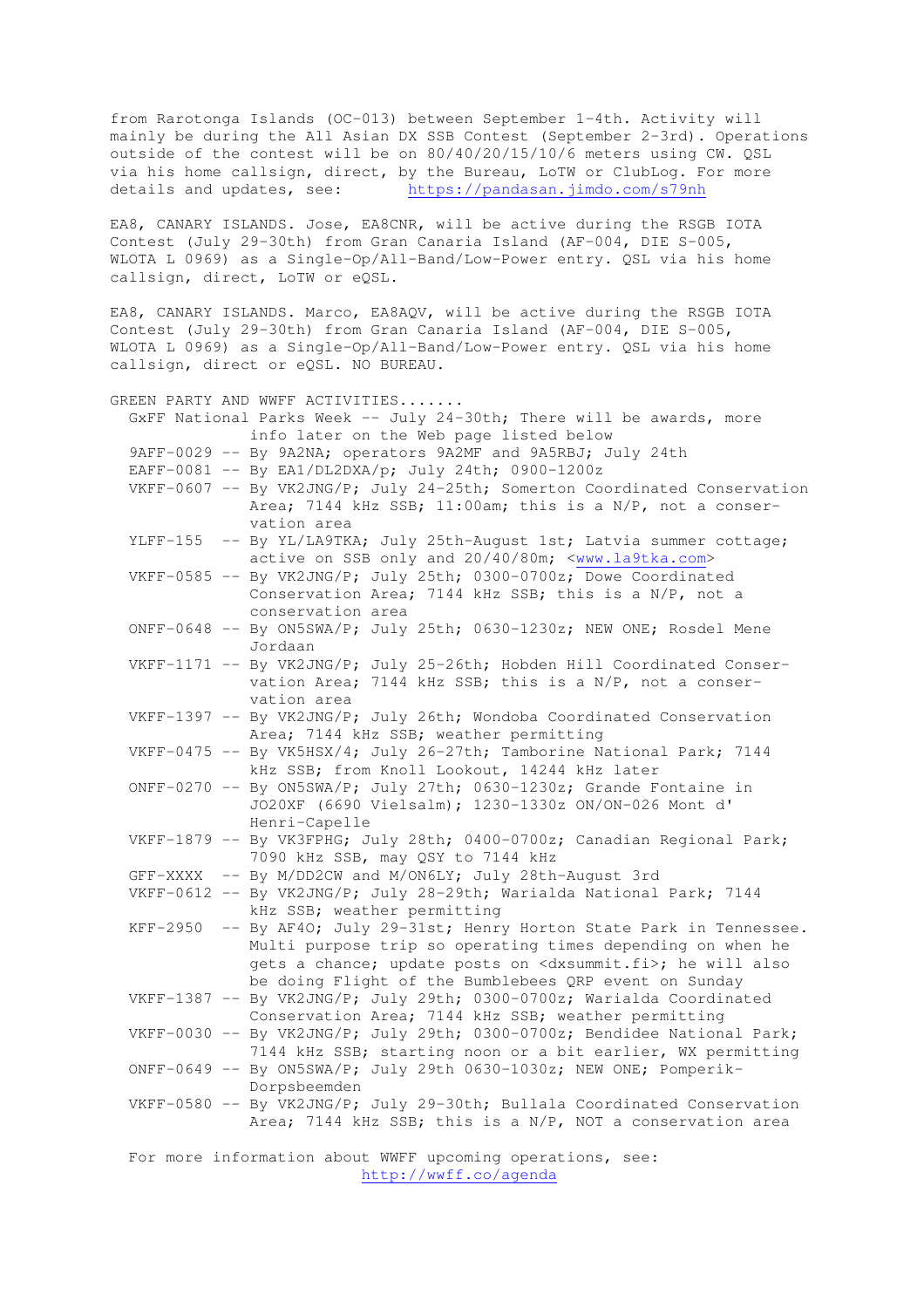Also suggest URLs: World-Wide -- https://www.facebook.com/groups/WWFF44 USA -- https://www.facebook.com/groups/parksontheair A special DXCluster for WWFF is available at: http://wwff.co/dx-cluster

IOTA NEWS..............

- AS-073. Luca, IK2PFL, will once again be active as 9M2/IK2PFL from Perhentian Kecil between July 22-27th. Activity will be holiday style on 30-10 meters (possibly 40m) with a focus on the
- 30/17/12 meters using mainly CW. QSL via IK2PFL, direct or by the Bureau. For more details, see: http://www.stellemare.eu/wordpress/amateur-radio
	- AS-137. Members of the contesting station at Ningbo YinZhou High School (BY5CD) will be active as B5C from Qingbang Island during the RSGB IOTA Contest (July 29-30th). Operators mentioned are Gu/BD4TS, Xingang/BH4TVU, Xinrong/BI4SCC, Tony/BH4SQE and Weihai/BD4SS. Look for activity before and after the contest by operators signing B5/homecalls. QSL B5C via BA4TB.
	- AS-138. Members of the Fuzhou Amateur Radio Club will once again be active as BG5UDN from Pingtan Island during the RSGB IOTA Contest (July 29-30th). QSL via M0OXO, direct or OQRS.
	- EU-025. Operators Sal/IT9BXR, Salvatore/IT9DSZ, Will/IT9GQH and Nico/ IT9KXK will be active as IO9Z from Sicily Island during the RSGB IOTA Contest (July 29-30th) as a Multi-Single/Low-Power entry. QSL by the Bureau via IT9DSZ.
	- EU-034. Operators Pasi/OH2MZB and Simo/OH2HAN will be active as ES0HAM from Estonia's Hiiumaa Island between August 17-21st. Activity will be on 80-10 meters using mainly RTTY, but some SSB too. They will also participate in the SARTG RTTY Contest. QSL via the Bureau to OH2HAN or direct via info on QRZ.com.
	- EU-034. Members of the Radio Club V will be active as ES0V from the Island of Saaremaa during the RSGB IOTA Contest (July 29-30th) as a Multi-Single entry. QSL via ES3VI. Operators mentioned are ES2UK, YL Aive/ES2YW, Villi/ES3VI and Viljar/ES3VL.
	- EU-047. Mario, DJ7MH, will once again be active as DJ7MH/p from Spiekeroog Island during the RSGB IOTA Contest (July 29-30th) as a Single-Op/CW-Mode [40/20m]/QRP entry. QSL via LoTW or eQSL.
	- EU-067. Micke, HB9EBC/SM0TXM, will be active as SV0XAF from Paros Island, in the Cyclades IOTA Group, during the RSGB IOTA Contest (July 29-30th). QSL via HB9EBC.
	- EU-088. Operators Georg/DJ6GI and Alex/DD5ZZ will be active as 5P7LSO from Laesoe Island during the RSGB IOTA Contest (July 29-30th) as a Multi-One/Island-DXpedition/24-Hrs/High-Power entry. They plan to use a vertical and Hexbeam for 10-20m and a vertical for 40/80m. QSL via OZ1KZX. Look for activity as OZ/homecall on Friday/Saturday before the contest.
	- EU-093. Eugene, EA5HPX, will be active as EA5HPX/p from Tabarca Island during the RSGB IOTA Contest (July 29-30th) as a Single-Op/CW- Mode/High-Power entry. QSL via EA5HPX.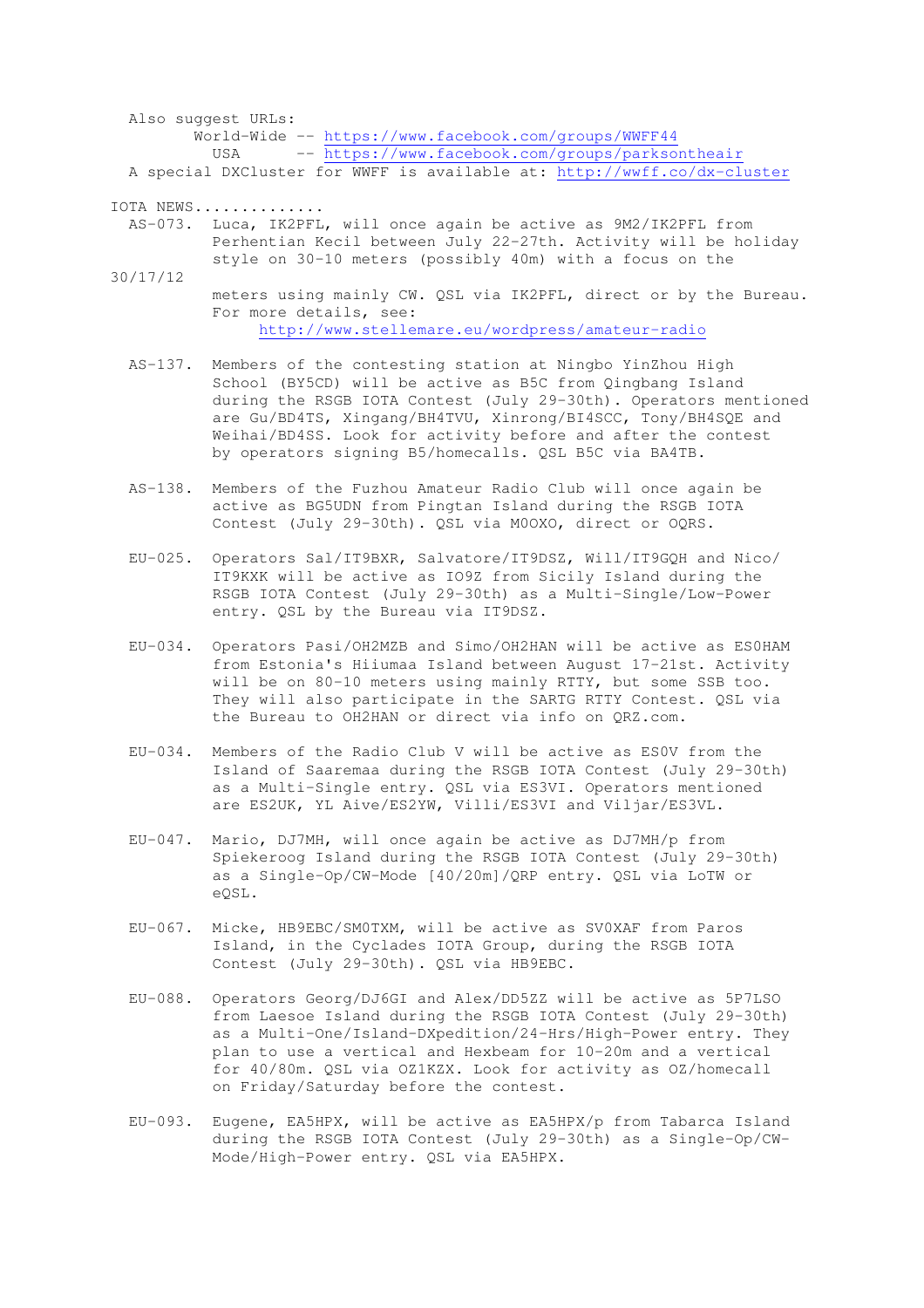- EU-114. Members of "The Vulture Squadron Contest Group", will be active as GU3HFN/P from Guernsey Island during the RSGB IOTA Contest (July 29-30th) as a Multi-Op/Low-Power entry. QSL via GU8ITE. Operators mentioned are Tom/2U0TKB, Oleg/MU/RL5D, Paul/GU4YBW, Paul/M0TZOP and possibly others.
- EU-120. Members of the Newbury and District Amateur Radio Society (NADARS) will once again be active as G5XV from Isle of Wight during the RSGB IOTA Contest (July 29-30th), as a Multi-Op/ DXpedition entry. Operators mentioned are John/G3VPW, David/ G3KLH, Ray/G4FON, Colin/M0DDT, Richard/G3ZGC, Steve/M0SEL, Matteo/M0TKM, George/2E0FEC, and Rob/G4LMW. QSL via G5XV.
- EU-123. Operators YL Dianna/2M1EDM, Chris/GM0UKZ, GM3COB, Ia/GM3UTQ and David/MM1BJT will be active as GM0UKZ from the Isle of Arran between July 27-29th. QSL via GM0UKZ.
- EU-124. Operators Stewart/GW0ETF, Danny/GW7BZR, Steve/GW0GEI and Martin/ MW0BRO will be active as GW6W from Holy Island during the RSGB IOTA Contest (July 30-31st) as a Multi-Single/Mixed-Mode/Low- Power entry. This will be a field day style portable operation. QSL via LoTW.
- EU-129. Reinhard, DL6DQW, will once again be active as DL6DQW/p from Usedom Island during the RSGB IOTA Contest (July 29-30th). QSL via his home callsign.
- EU-125. Dieter, DF2SD, will be active as OZ/DF2SD from Fano Island during the RSGB IOTA Contest (July 29-30th) as a Single-Op/ Island-DXpedition/24-Hrs/Low-Power entry. Activity outside of the contest (July 23rd-August 4th) will be holiday style on 80-6 meters (focused on the 30/17/12m) using SSB and RTTY. QSL via LoTW, eQSL, and ClubLog (preferred) or via the his home callsign, by the Bureau or direct.
- EU-129. Members of the club station "des OV Konigs Wusterhausen" (DL0KWH) will be active as DL0KWH/p from Usedom Island (0-13 for the German Islands Award) during the RSGB IOTA Contest (July 29-30th) as a Multi-Op/Two-TX/ entry. QSL via DL0KWH, direct, by the Bureau or ClubLog. Operators mentioned are
- Rainer/ DL2RVL, Bert/DL2RNS, Heiko/DL1RTL, Ron/DG2RON, Georg/DL4SVA and Olaf/DL7JOM.
	- EU-172. Poul, OZ9V, will be active as OZ9V/P from Aero Island (FY014) during the RSGB IOTA Contest (July 29-30th). QSL via LoTW.
- EU-179. Members of the Ukrainian "Radioclub Sputnik" (UR6GWZ) will be active as UR1G from Kalanchakskiye Island (UIA BS-08, URDA HE-

during the RSGB IOTA Contest (July 29-30th). OSL direct to: Radioclub Sputnik, 2nd Vinogradnaya str., Apt. 11, Kherson

14)

- 73035, Ukraine. Before (starting July 25th) and after the contest, operators will be active as homecall/p. Operators mentioned are Ivan/UR8GX, Nikolai/UR3GO, Mike/US0GM, Vladimir/US0GJ, Serge/US3QQ, Oleg/UV5QR, Alexey/UV5QQ and Vitaliy/UV5QAW.
	- NA-034. Dennis, W2DEN, will be active from City Island during the RSGB IOTA Contest (July 29-30th) as a Single-Op/SSB-Mode (Saturday only)/Non-Assist entry. QSL via W2DEN.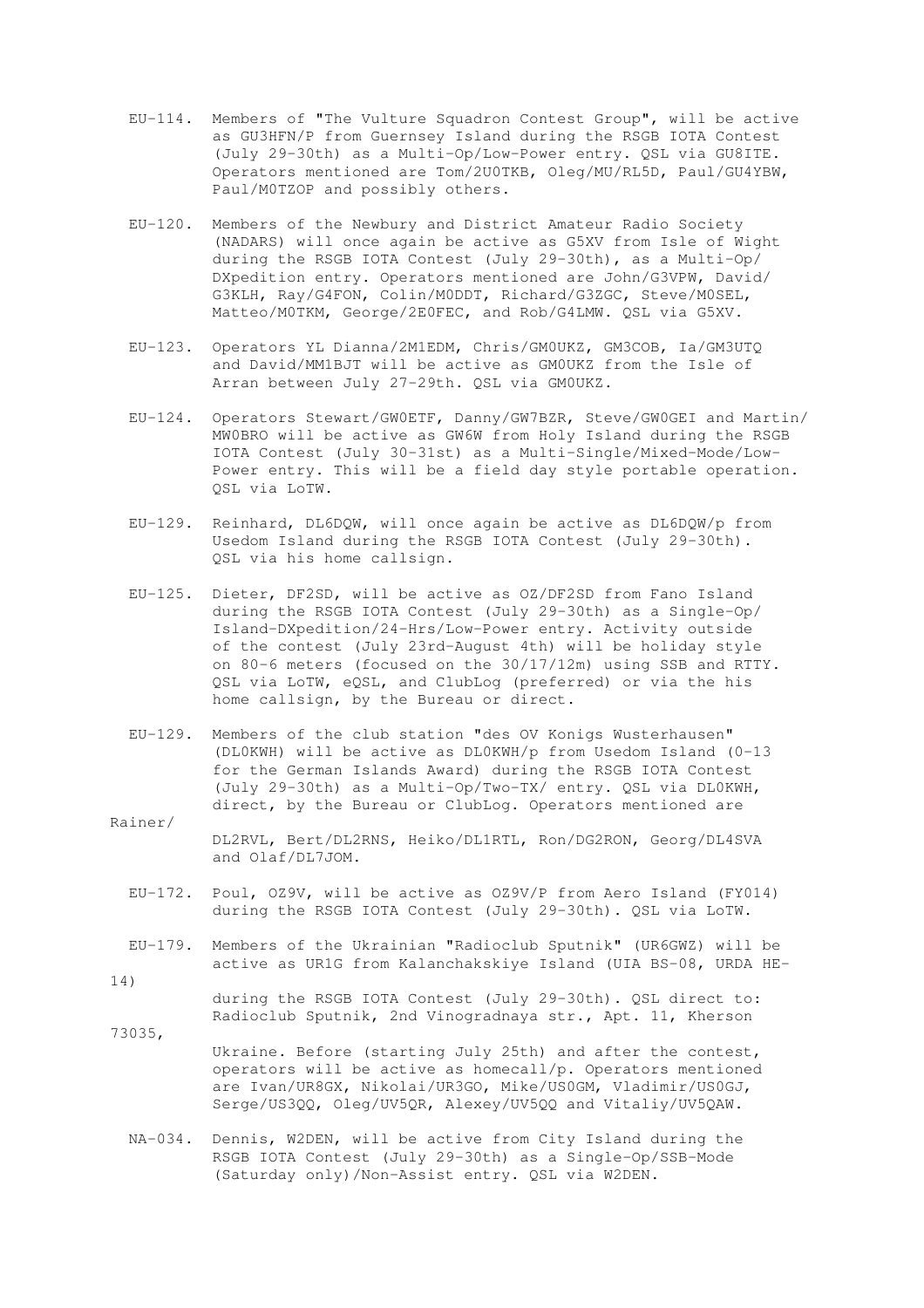- NA-067. Keith, W4KAZ, will be active from Great Island (South Core Banks, Cape Lookout) during the RSGB IOTA Contest (July 29-30th) as a Single-Op entry. QSL via W4KAZ.
- NA-085. Ed, KN4Y, will be active from St. George Island during the RSGB IOTA Contest (July 29-30th). QSL via LoTW.
- NA-111. Dave, W2KV, will be active as W2KV/2 from Long Beach Island, NJ, during the RSGB IOTA Contest (July 29-30th) as a Single- Op/Low-Power entry.
- NA-213. Operators Allan/KV4T, Steve/KI4GGJ and Bridget/KS4YT will be active as KV4T/P from Dauphin Island (USI AL002S, Mobile county, Alabama) during the RSGB IOTA Contest (July 29-30th). QSL via KV4T direct, LoTW or eQSL. Activity outside of the contest, operators will sign using their own callsigns/p. They will be there between July 26-31st. Activity will be on CW, SSB, JT65 and FT8 QSL via the operator's home callsign.

JD1, OGASAWARA. Koji, JI1LET, will once again be active as JD1BOI from Komagari, Chichijima Island (AS-031) between August 3-12th. Activity will be on 160/80/40/30/20/17/15/12/10/6 meters using CW, SSB and RTTY. QSL via JI1LET, direct or by the Bureau. See QRZ.com.

K1, UNITED STATES (Special Event). Look for special event station K1T to be active between July 23rd and August 5th. Activity is to honor and memorialize Howard E. Anthony, second owner of the Heath Co., who died in a tragic plane crash on July 23, 1954. The callsign K1T stands for "kit". Operations will be on the standard "contest bands" (WARC bands didn't exist in the prime Heathkit years), on the modes of SSB and CW. See complete details and the schedule for operations on QRZ.com. QSL via W7UUU.

KH9, WAKE ISLAND (Reminder). Randy, WW6RG, will be active as WW6RG/KH9 for only a one day operation on July 24th. Activity will be on 20 meters QRP using SSB only between 0330-0730z on 14205 kHz; and again around 0545z; US General ops listen for him around 14235 after 0600z. QSL via his home callsign direct. ADDED NOTE: He is expected to return on August 17th, for another one day operation.

N2, UNITED STATES (LH Op). The Old Barney ARC will be operating N2OB from the Barnegat Lighthouse (USA-039) on Long Beach Island, NJ (IOTA NA-111 and USI NJ-001-S) on August 5th. (Rain date August 6th). Approximate hours are 1300-2100 UTC. The watch spots for operating frequencies will mostly be on 40 and 20 meters SSB and some CW. QSL via N2OB.

OH0, ALAND ISLANDS. Operators Doug/CO8DM and Pekka/OH2TA will be active as OH0X from Brando Island (EU-002) during the RSGB IOTA Contest (July 29-30th) as a Multi-2 entry. QSL via OH2TA.

| PROPAGATION FORECAST/REPORT (July 24-30th) |             |             |  |
|--------------------------------------------|-------------|-------------|--|
| Jul/24th AN                                | Jul/27th AN | Jul/29th HN |  |
| Jul/25th AN                                | Jul/28th HN | Jul/30th AN |  |
| Jul/26th AN                                |             |             |  |

SOLAR REFERENCE KEYS/INDEXES AND GEOMAGNETIC REFERENCE

| NORMALITY         | GEOMAG | K Values         | Alpha   |
|-------------------|--------|------------------|---------|
|                   |        |                  |         |
| AN - Above Normal | Ouiet  | $K = \Omega - 1$ | $0 - 7$ |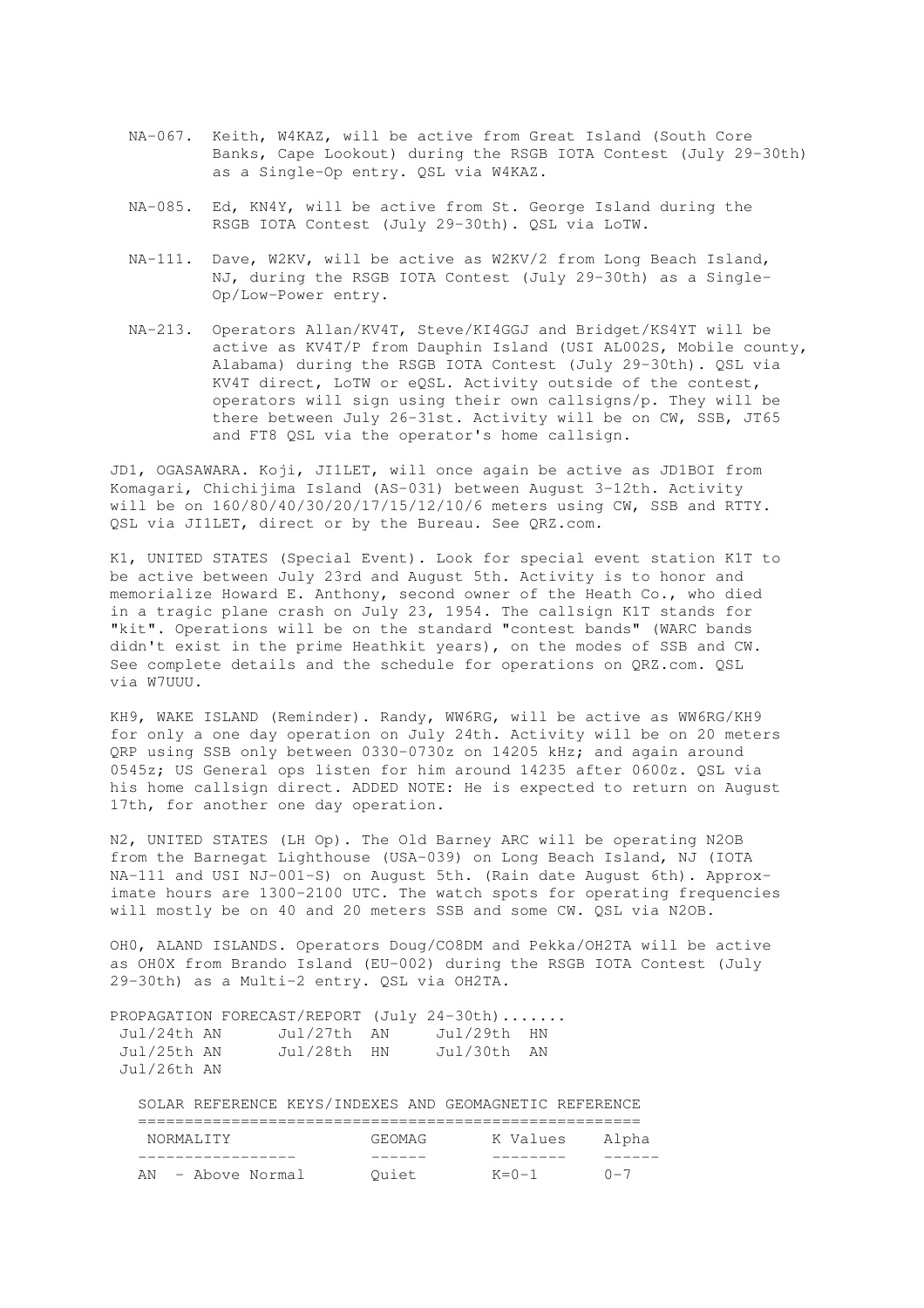|  | HN - High Normal                            | Unsettled       | $K=2$   | $8 - 1.5$   |
|--|---------------------------------------------|-----------------|---------|-------------|
|  | LN - Low Normal                             | Active          | $K = 3$ | $16 - 29$   |
|  | BN - Below Normal                           | Minor Storm K=4 |         | $30 - 49$   |
|  | DIS - Disturbed                             | Major Storm K=5 |         | $50 - 99$   |
|  | VRY DIS - Very Disturbed Severe Storm K=6-9 |                 |         | $100 - 400$ |

REALTIME BAND CONDITIONS WEB SITE <http://www.bandconditions.com>: The purpose of this experimental Web site is to provide 24-7-365 actual (REALTIME) band condition information to CW QRPp, QRPe and CW/SSB for Contesters interested in increasing their scores. It can also be of benefit to other Radio Amateurs to determine band conditions for Nets and casual QSO's. This information is NOT based on any software pre dictions or any kind of satellite based readings. It is based on a new Ionospheric sounding method called "HF Ionospheric Interferometry" which operates very similarly to the PolSAR system used by NASA.

 Also, check out the VOACAP predication Web page at: http://www.voacap.com/prediction.html

 A daily HF radio wave propagation forecast can be found at: https://www.facebook.com/thomasfranklingiellaw4hm Also on Twitter: https://twitter.com/@GiellaW4hm

OSL INFO AND NEWS.................. QSL-INFO from DB0SDX by Lothar, DL1SBF... <www.qslinfo.eu> -------------------------------------------------------------------------

We will be back next week.....

 (e) eQSL only (d) direct only (B) Bureau only (\*-B) DX's- Bureau (O) OQRS only (C) ClubLog only (L) LoTW only \*\*Your QSL is not needed

 T40HQ (Certificates Available). Some 48 stations from Europe, North America, South America and Africa, worked Cuban Headquarter T40HQ station on all four bands during the IARU HF World Championship (80, 40, 20 and 15 meter). Those stations can obtain a Special Certificate which is already available to download by clicking on their callsign. The stations are listed at:

http://xavian2016.cubava.cu/2017/07/17/available-certificates-t40hq

 YR0HQ QSL (download). If you worked YR0HQ during the 2017 IARU Champion ship you can get an electronic QSL from: http://www.hamyo.ro/yr0hq

\*\*\* WOW... Slow week for QSL info!!!!

 QSLS RECEIVED VIA LoTW: BY9CA, DL5MEV, G1HYD, GJ6WRI, I1NVU, IQ6AN, IT9LKX, LZ8E, M4A, MN0NID (2011), OL7HQ, R4HCM, SP2JMR, SP2KPD, SP9YFF, XX9D, YI3WHR and ZS8Z

 QSLS RECEIVED VIA MAIL: AP2AM, C6ALY, DU2/JA1PBV (OC-092), J88PI and VP8LP

 QSLS RECEIVED VIA THE BUREAU: 3G1TUW, 3G47TA, SV8/DL8MCA (EU-072), VK5MAV/6 and XR80IARU?

S7, SEYCHELLES (Reminder). Nobuaki, JA0JHQ, will be active as S79NH from Praslin Island (AF-024) between July 26-31st. Activity will be on 160-10 meters using CW and RTTY (possibly SSB). He will also be in the RSGB IOTA Contest (July 29-30th). QSL via his home callsign, direct, by the Bureau, LoTW or ClubLog. For more details and updates, see: https://pandasan.jimdo.com/s79nh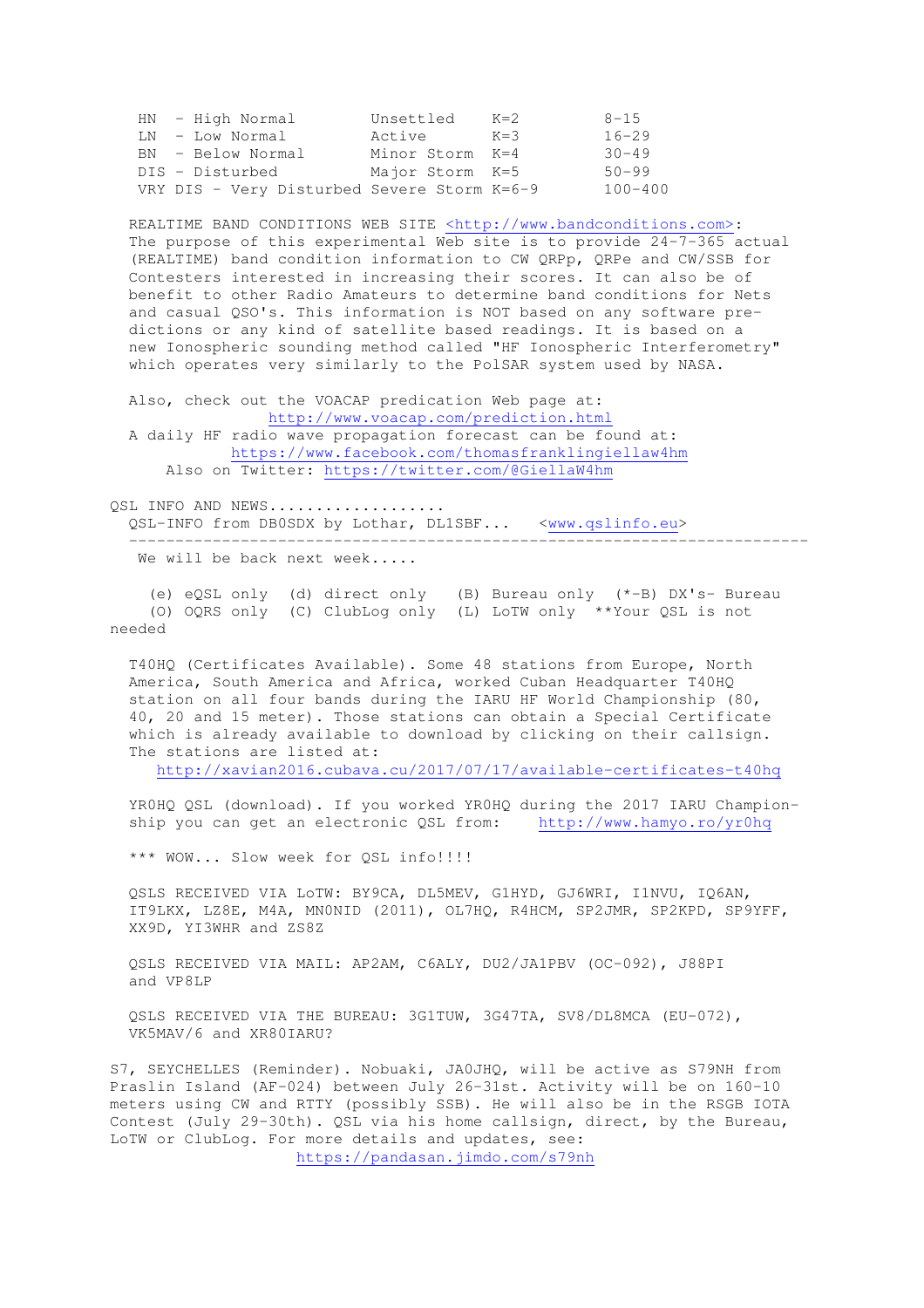SU, EGYPT. Chris, DM4DX, now living in Cairo, Egypt, will be active as SU/DM4DX from Egyptian Radio Amateurs Society Club station (SU0ERA) until November. He is trying to get an Egyptian SU9 callsign. Activity has been on 20-10 meters using SSB. QSL only via LoTW. No Bureau or direct OSLs.

SV8, GREECE. Berkin, TA3J, will be active as SV8/TA3J from Mytilene-Lesvos (EU-049) between August 14-17th. Activity will be on 160-6 meters using SSB and FM. QSL via TA3J.

SX5, DODECANESE. Efstathios, SV5DKL, will once again be active as SX5R from Rhodes Island (EU-001). Activity this time will be during the RSGB IOTA Contest (July 29-30th) as a Single-Op/Assisted/CW-Mode/24-Hrs/High-Power entry. QSL only direct via info on QRZ.com. LoTW will be updated in just a week's time after the contest.

T6, AFGHANISTAN. Salvatore, IZ1BWB, is now active as T6/IZ1CCK from Herat, Afghanistan, until the month of December. He is there as a Brigade Alpine "Taurinense" in the Italian Army. Activity has been mainly on 20 meters using CW and SSB. QSL via IZ1BWB, direct or by the Bureau.

TX5, MARQUESAS ISLANDS (Reminder). Operators Didier/F6BCW, Dominique/ F6DTZ, Le/F1TCV and David/K3EL will be active as TX5EG from Hiva Oa Island (OC-027) between July 29th and August 6th. Activity will be on 80-12 meters using CW, SSB, RTTY and PSK. Suggested frequencies for CW and SSB are:

 CW - 3527, 7027, 10117, 14027, 18077, 21027 and 24907 kHz SSB - 3677, 7127, 14127, 14227, 18127, 21227, 21277 and 24927 kHz RTTY and PSK on the bands dedicated to these modes. Their plans are to do  $65\frac{8}{\text{CN}}$  (Split 1-10), 25%/SSB (Split 5-15) and 10%/RTTY. QSL TX5EG via F6BCW, direct, by the REF Bureau or eQSL.

V4, ST. KITTS AND NEVIS. Frank, K3TRM, is once again active as V4/K3TRM from Nevis Island (NA-104) until July 30th. Activity will be on 40-10 meters using CW, SSB, RTTY and Satellite. His equipment is an IC-706MKIIG with a Elecraft KPA-500 500-watt amp into a G5RV and Arrow antenna. QSL via K3TRM, direct, by the Bureau, LoTW or ClubLog.

V4, ST. KITTS AND NEVIS (On the Bird). John, V47JA/W5JON, has been operating on SO-50 from St. Kitts with some success. The problem for him is that there is terrain in the way from about 320 degrees, north to east, so he is limited to what he can work from his house there. John is putting together what he will need to operate portable from the top of the hill where he will be able to see down to the horizon to the north. Once he has everything together he will be able to work down low and work more stations in the U.S. He is using an Arrow antenna and two FM mobile units. He is not a newcomer to the birds, but hasn't operated since the HEO's went away years ago. He will be on St. Kitts for a few weeks and he hopes to work everyone that needs it. SO-50 only. He will QSL via LoTW, but might wait until he returns to Texas to get everyone uploaded.

V7, MARSHALL ISLANDS (Reminder). Randy, WW6RG, is expected to be active as V73/WW6RG from Kwajalein Island (after his Wake Island operation; see above) for two days staring July 24th. Activity will be the same as his Wake Island operation (see above), but this time he will be running 100 watts. QSL via his home callsign direct. ADDED NOTE: He is expected to return sometime between August 21-23rd, for another two day operation.

W2, UNITED STATES (LH Op). The Old Barney ARC will be operating as W2T from the Tucker's Island Lighthouse (USA-911) in the Tuckerton Seaport in